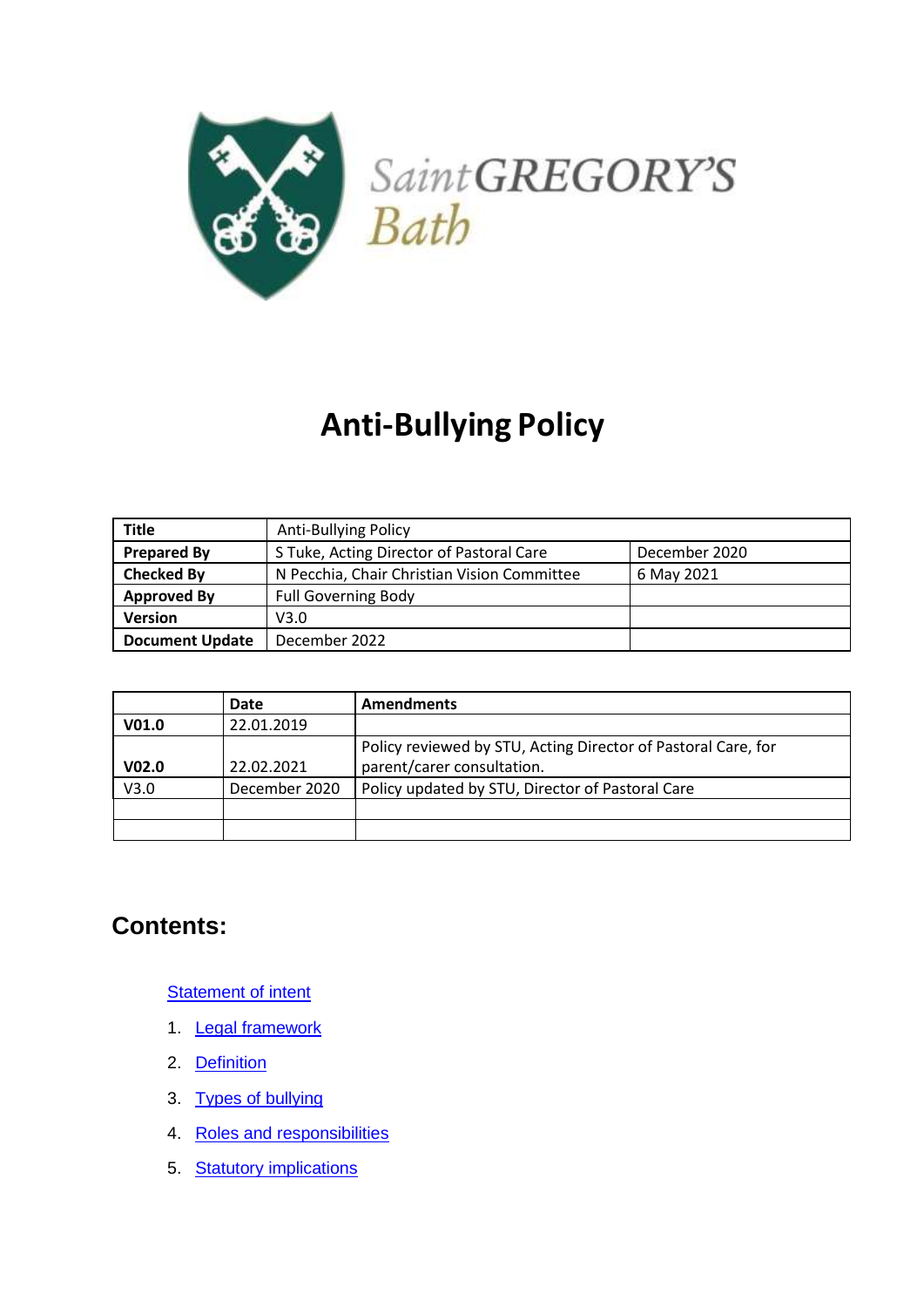- 6. [Prevention](#page-7-0)
- 7. [Signs of bullying](#page-8-0)
- 8. [Staff principles](#page-9-0)
- 9. [Preventing peer-on-peer sexual abuse](#page-9-1)
- 10. [Cyber bullying](#page-12-0)
- 11. [Procedures](#page-12-1)
- 12. [Sanctions](#page-13-0)
- 13. [Support](#page-13-1)
- 14. [Follow-up support](#page-14-0)
- 15. [Bullying outside of school](#page-15-0)
- 16. [Monitoring and review](#page-15-0)

#### **Appendices**

[Appendix 1 –](#page-16-0) Bullying Report Form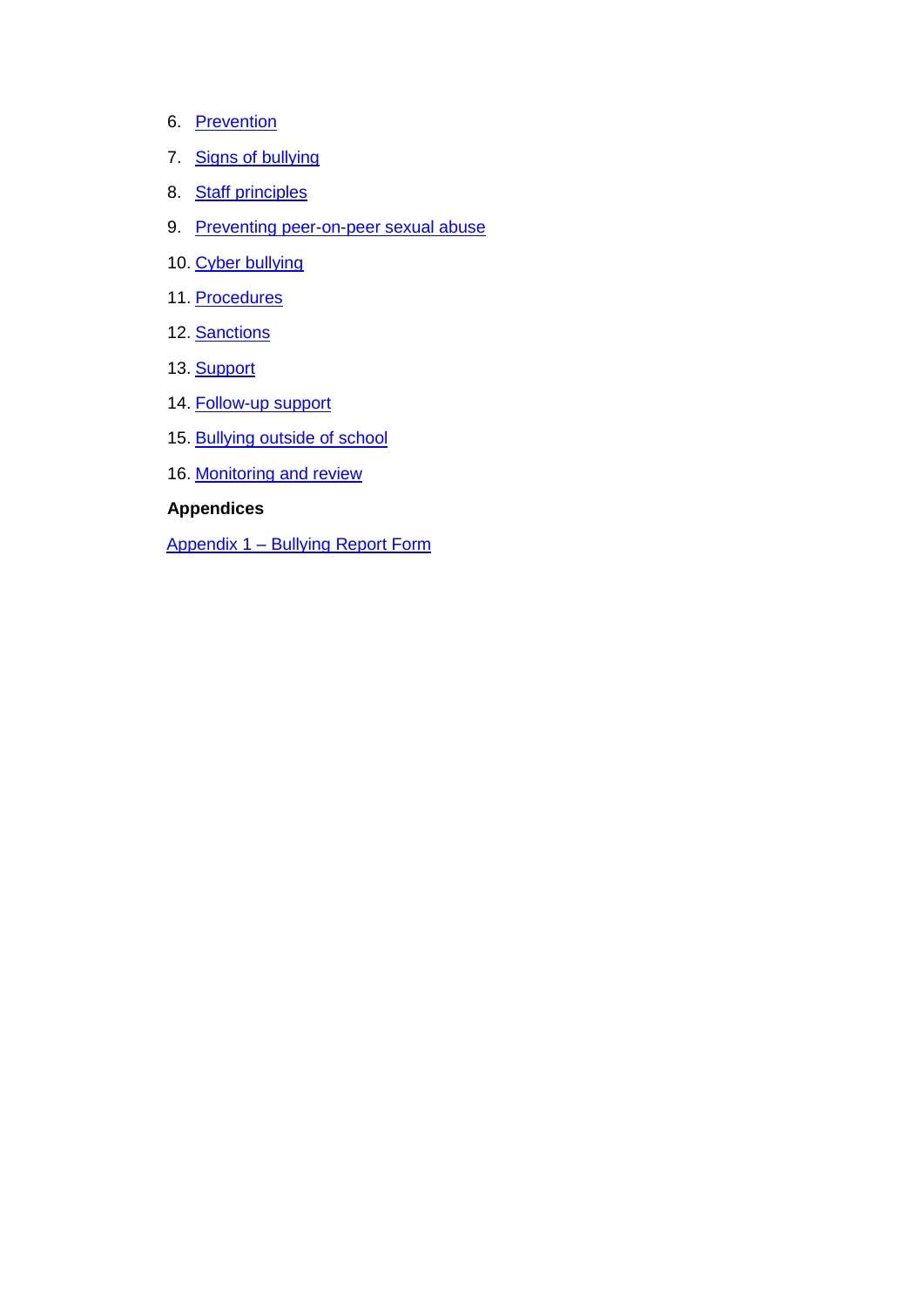## <span id="page-2-0"></span>**Statement of intent**

We believe that every child is made in the image of God and should be valued as a unique and gifted creation with a divine origin and an eternal destiny. As a Catholic school, our aim is to promote the dignity and wellbeing of every child and ensure that they flourish in the course of their journey with us in a safe, happy and enriching environment. We aim to provide our students with the personalised 'deep learning' which will help them to gain the skills, knowledge, and understanding of self, others and the world which they will need for a fulfilled and happy adult life. Above all, our aim is to instil in our children Christian values and a love of God and his Son Jesus Christ so that they will become principled citizens and witnesses to the Gospel, who will contribute to the common good of society.

Saint Gregory's School believes that all students are entitled to learn in a safe and supportive environment; this means being free from all forms of bullying behaviour. This policy outlines how instances of bullying are dealt with, including the procedures to prevent occurrences of bullying.

These strategies, such as learning about tolerance and difference as part of the school's curriculum, aim to promote an inclusive, tolerant and supportive ethos at the school.

The Education and Inspections Act 2006 outlines several legal obligations regarding the school's response to bullying. Under section 89, schools must have measures in place to encourage good behaviour and prevent all forms of bullying amongst students. These measures are part of the school's **[Behaviour for Excellence Policy](file://///SGCC-FIL01/StaffHome$/GormleyS/Downloads/Behaviour-for-Excellence-June-2020%20(4).pdf)**, which is communicated to all students, school staff and parents.

All staff, parents and students work together to prevent and reduce any instances of bullying at the school. There is a zero-tolerance policy for bullying at the school.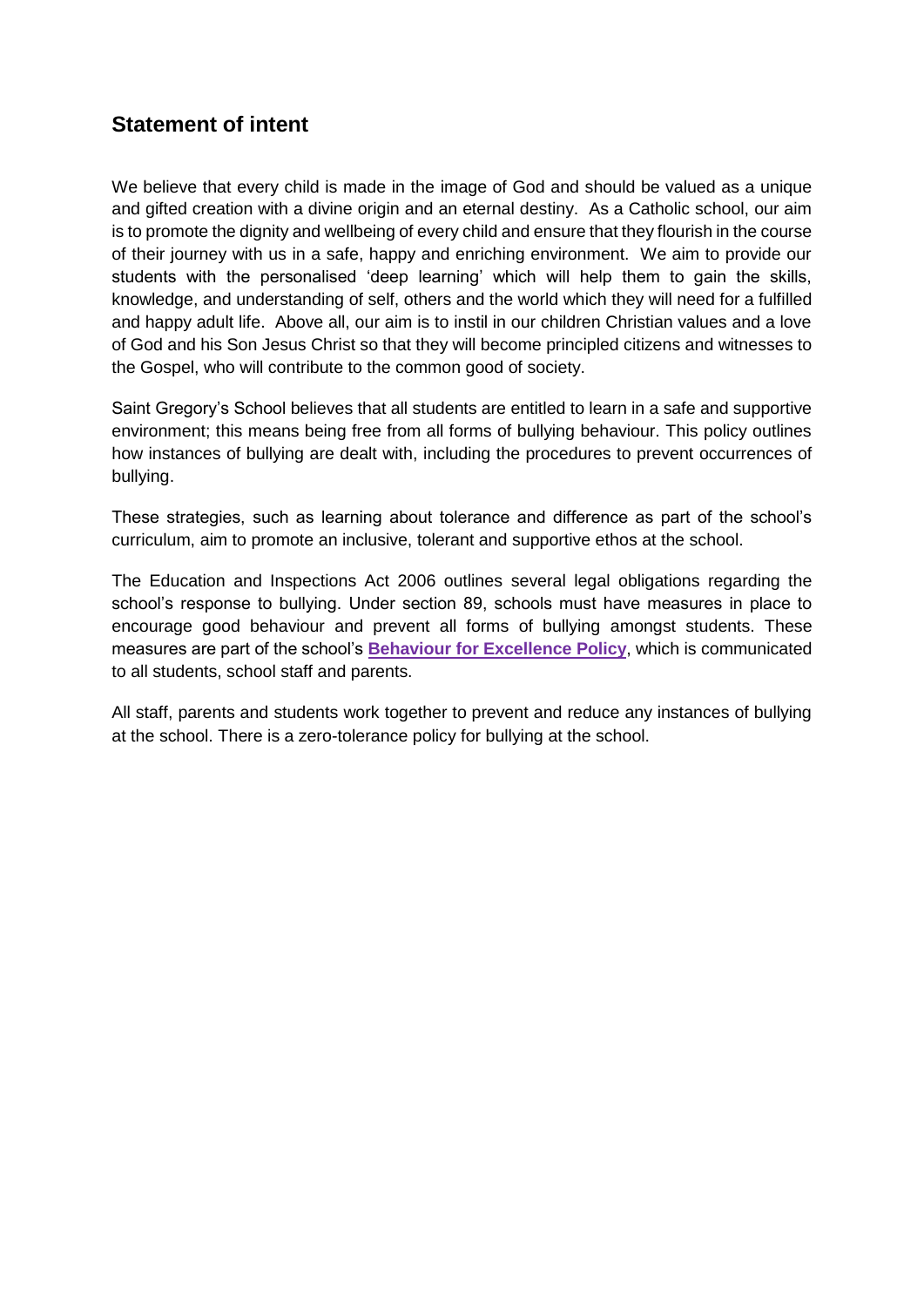## <span id="page-3-0"></span>**1. Legal framework**

- 1.1. This policy has due regard to all relevant legislation including, but not limited to, the following:
	- **Education and Inspections Act 2006**
	- Equality Act 2010
	- Protection from Harassment Act 1997
	- Malicious Communications Act 1988
	- Public Order Act 1986
	- Communications Act 2003
	- Human Rights Act 1998
	- Crime and Disorder Act 1998
	- Education Act 2011
- This policy has been written in accordance with guidance, including, but not limited to:
	- DfE (2017) 'Preventing and tackling bullying'
	- DfE (2018) 'Sexual violence and sexual harassment between children in schools and colleges'
	- **[New]** DfE (2018) 'Mental health and wellbeing provision in schools'
- This policy operates in conjunction with the following school policies:
	- **[Behaviour for Excellence Policy](file://///SGCC-FIL01/StaffHome$/GormleyS/Downloads/Behaviour-for-Excellence-June-2020%20(5).pdf)**
	- [Online Safety and Social Media Policy](file://///SGCC-FIL01/StaffHome$/GormleyS/Downloads/Online-Safety-and-Social-Media-Policy-2020%20(1).pdf)
	- [Acceptable Use Policy](file://///SGCC-FIL01/StaffHome$/GormleyS/Downloads/Acceptable-Use-Policy-STUDENTS-June-2020.pdf)
	- [Safeguarding and Child Protection Policy](file://///SGCC-FIL01/StaffHome$/GormleyS/Downloads/Safeguarding-and-Child-Protection-Policy-2020%20(1).pdf)
	- [Relationship and Sex Education Policy](file://///SGCC-FIL01/StaffHome$/GormleyS/Downloads/Relationship-and-Sex-Education-Policy-May-2020%20(1).pdf)
	- [Spiritual and Moral Development Policy](file://///SGCC-FIL01/StaffHome$/GormleyS/Downloads/Spiritual-and-Moral-Development-Policy-2020.pdf)
	- [PSHE Policy](file://///SGCC-FIL01/StaffHome$/GormleyS/Downloads/PSHE-Policy-February-2021.pdf)
	- Searching, screening and confiscation policy

#### <span id="page-3-1"></span>**2. Definition**

- 2.1. For the purpose of this policy, "bullying" is defined as persistent behaviour by an individual or group with the intention of verbally, physically, or emotionally harming another person or group.
- 2.2. Bullying is generally characterised by:
	- **Repetition**: Incidents are not one-offs; they are frequent and happen over a period of time.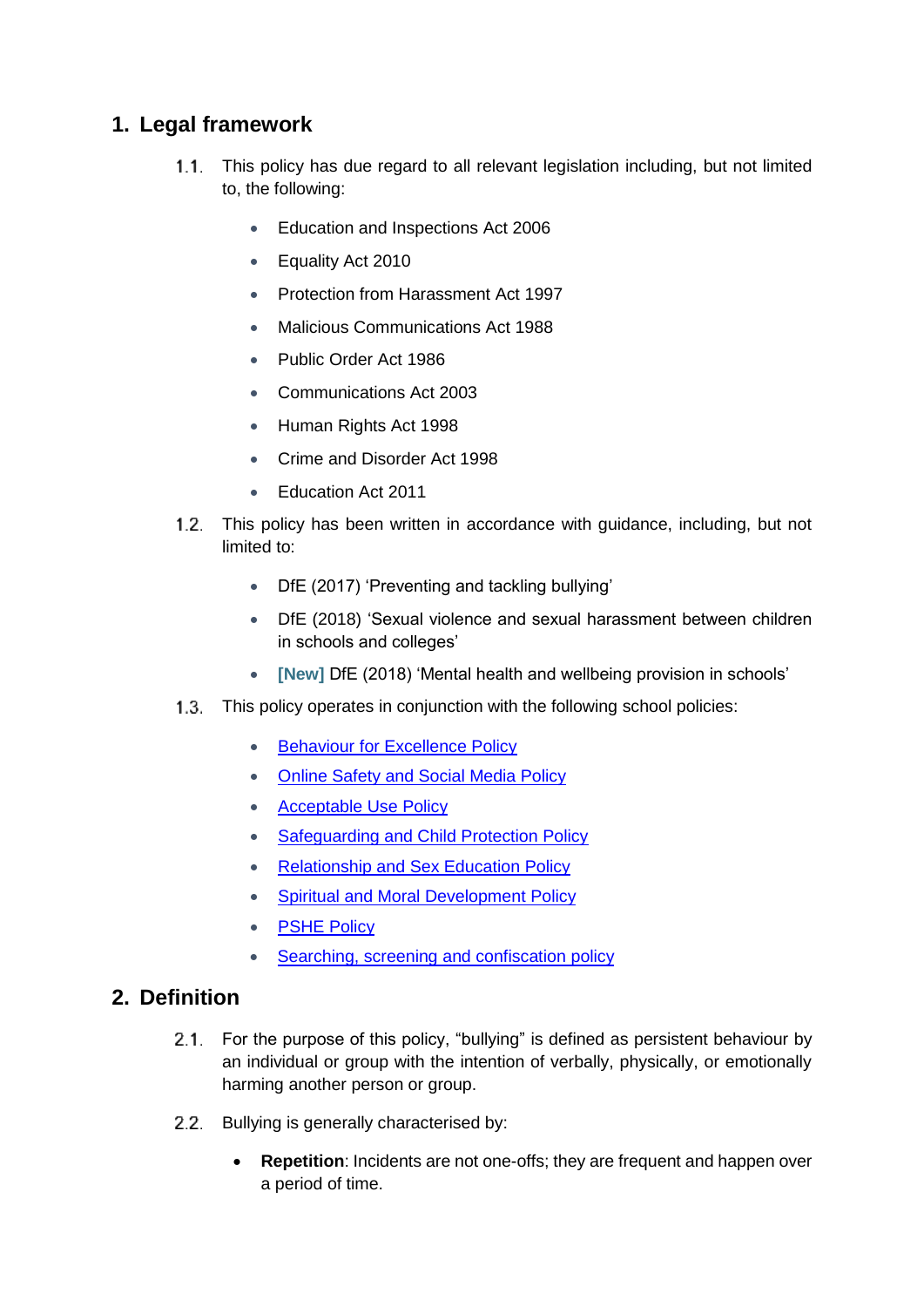- **Intent**: The perpetrator(s) means to cause verbal, physical or emotional harm; it is not accidental.
- **Targeting**: Bullying is generally targeted at a specific individual or group.
- **Power imbalance**: Whether real or perceived, bullying is generally based on unequal power relations.
- 2.3. Vulnerable students are sometimes the targets of bullying due to the attitudes and behaviours some young people have towards those who are different from themselves.
- 2.4. Vulnerable students may include, but are not limited to:
	- Students with SEND.
	- Students who are adopted.
	- Students suffering from a health problem.
	- Students with caring responsibilities.

#### <span id="page-4-0"></span>**3. Types of bullying**

- Many kinds of behaviour can be considered bullying and can be related to almost anything.
- Teasing another student because of their appearance, religion, ethnicity, gender, sexual-orientation, home life, culture, disability, or SEND are some of the types of bullying that can occur.
- 3.3. Bullying is acted out through the following mediums:
	- Verbally
	- Physically
	- Emotionally
	- Online (Cyber)
- **Racist bullying:** Bullying another person based on their ethnic background, religion or skin colour. Racist bullying is a criminal offence under the Crime and Disorder Act 1998 and Public Order Act 1986.
- **Homophobic bullying:** Bullying another person because of their actual or perceived sexual orientation.
- **Transphobic bullying:** Bullying based on another person's gender 'variance' or for not conforming to dominant gender roles.
- **Sexist bullying:** Bullying based on sexist attitudes expressed in a way to demean, intimidate or harm another person because of their sex or gender. Sexist bullying may sometimes be characterised by inappropriate sexual behaviours.
- **Sexual bullying:** Bullying behaviour that has a physical, psychological, verbal or non-verbal sexual dimension/dynamic that subordinates, humiliates or intimidates another person. This is commonly underpinned by sexist attitudes or gender stereotypes.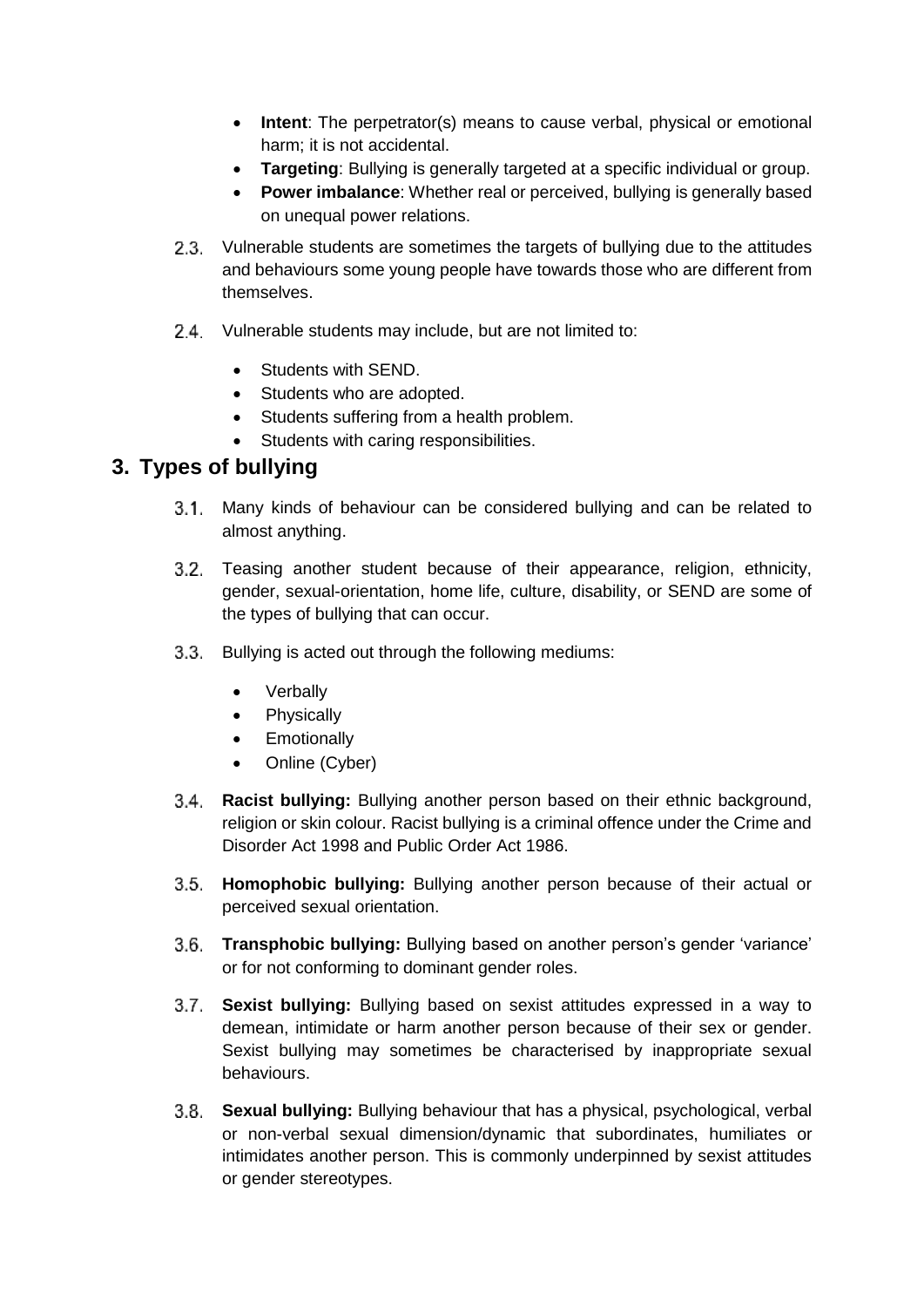- **Prejudicial bullying:** Bullying based on prejudices directed towards specific characteristics, e.g. SEND or mental health issues.
- **Relational bullying:** Bullying that primarily constitutes of excluding, isolating and ostracising someone – usually through verbal and emotional bullying.

## <span id="page-5-0"></span>**4. Roles and responsibilities**

- 4.1. The Governors are responsible for:
	- Evaluating and reviewing this policy to ensure that it is not discriminatory.
	- The overall implementation of this policy.
	- Ensuring that the school adopts a tolerant and open-minded policy towards difference.
	- Ensuring the school is inclusive.
	- Analysing any bullying data to establish patterns and reviewing this policy in light of these.
- 4.2. The Director of Pastoral Care is responsible for:
	- Reviewing and amending this policy, accounting for new legislation and government guidance, and using staff experience of dealing with bullying incidents in previous years to improve procedures.
	- Keeping a [Bullying Report Form](#page-16-0) of all reported incidents, including which type of bullying has occurred, to allow for proper analysis of the data collected.
	- Analysing the data in the bullying record at termly intervals to identify trends, so that appropriate measures to tackle them can be implemented. Reporting on these at SLT meetings and presenting to Governors three times per year.
	- Arranging appropriate training for staff members.
- 4.3. Heads of Year are responsible for:
	- Corresponding and meeting with parents where necessary.
	- Providing a point of contact for students and parents, when more serious bullying incidents occur.
- 4.4. Teachers are responsible for:
	- Being alert to social dynamics in their class.
	- Being available for students who wish to report bullying.
	- Providing follow-up support after bullying incidents.
	- Being alert to possible bullying situations, particularly exclusion from friendship groups, and that they inform the student's Head of Year of such observations.
	- Refraining from gender stereotyping when dealing with bullying.
	- Understanding the composition of student groups, showing sensitivity to those who have been the victims of bullying.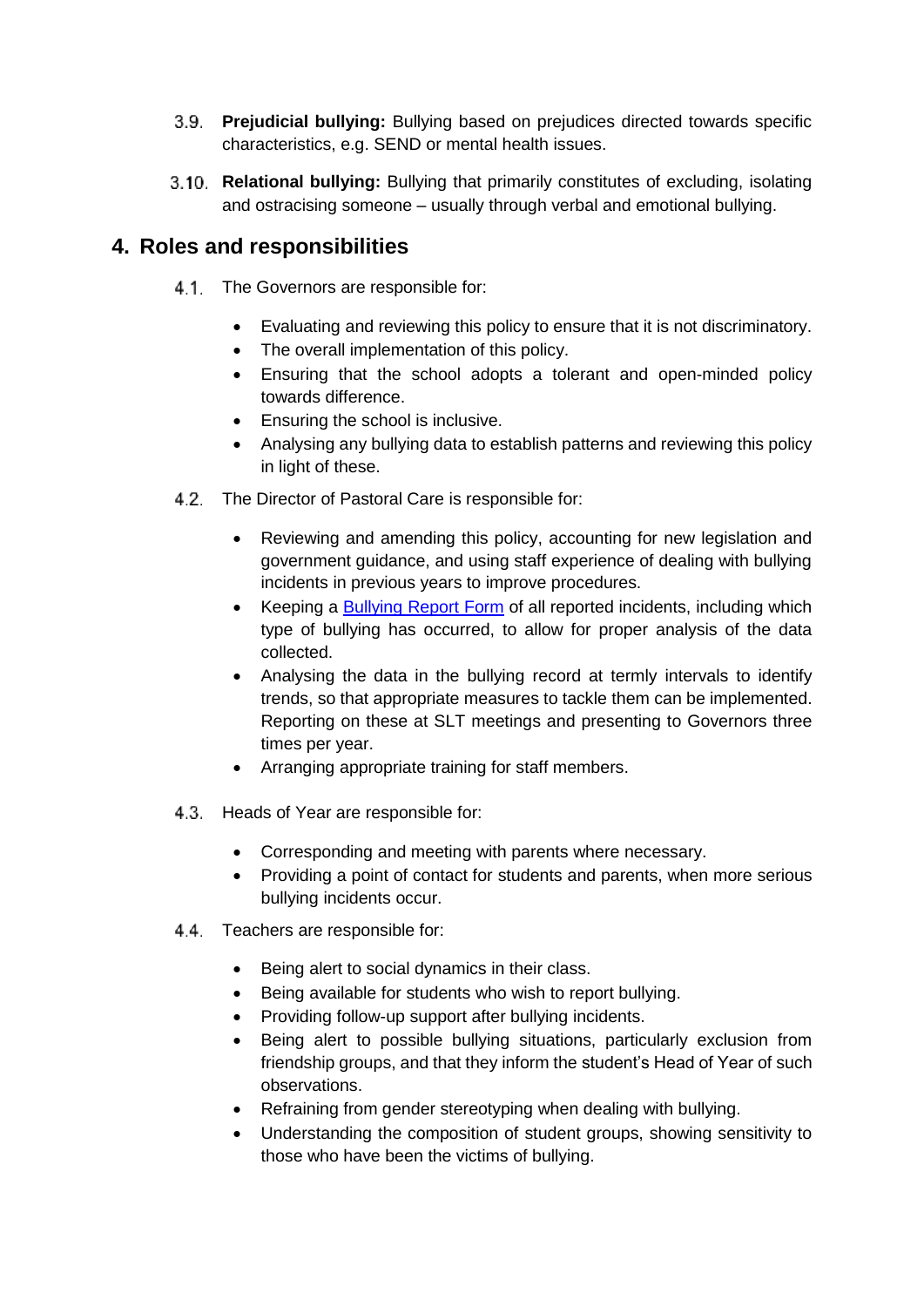- Reporting any instances of bullying once they have been approached by a student for support.
- The Pastoral Support Manager, Damascus Room Supervisor, and the  $4.5.$ Behaviour support workers are all responsible for:
	- Offering emotional support to victims of bullying.
	- Alerting the relevant Heads of Year regarding any incidents of bullying.
- 4.6. Parents are responsible for:
	- Informing their child's Head of Year or Tutor if they have any concerns that their child is the victim of bullying or involved in bullying in anyway.
	- Being watchful of their child's behaviour, attitude and characteristics and informing the relevant staff members of any changes.
- 4.7 Students are responsible for:
	- Informing a member of staff if they witness bullying or are a victim of bullying.
	- Not making counter-threats if they are victims of bullying.
	- Walking away from dangerous situations and avoiding involving other students in incidents.
	- Keeping evidence of cyber bullying and informing a member of staff should they fall victim to cyber bullying.

## <span id="page-6-0"></span>**5. Statutory implications**

- The school understands that, under the Equality Act 2010, it has a responsibility to:
	- Eliminate unlawful discrimination, harassment, victimisation and any other conduct prohibited by the act.
	- Advance equality of opportunity between people who share a protected characteristic and people who do not share it.
	- Foster good relations between people who share a protected characteristic and people who do not share it.
- The school understands that, under the Human Rights Act (HRA) 1998, it could have charges brought against it if it allows the rights of children and young people at the school to be breached by failing to take bullying seriously.
- The Director of Pastoral Care will ensure that this policy complies with the HRA; the Director of Pastoral Care understands that they cannot do this without fully involving their teaching staff.
- Although bullying itself is not a criminal offence, some types of harassment, threatening behaviour and/or communications may be considered criminal offences:
	- Under the Malicious Communications Act 1988, it is an offence for a person to electronically communicate with another person with the intent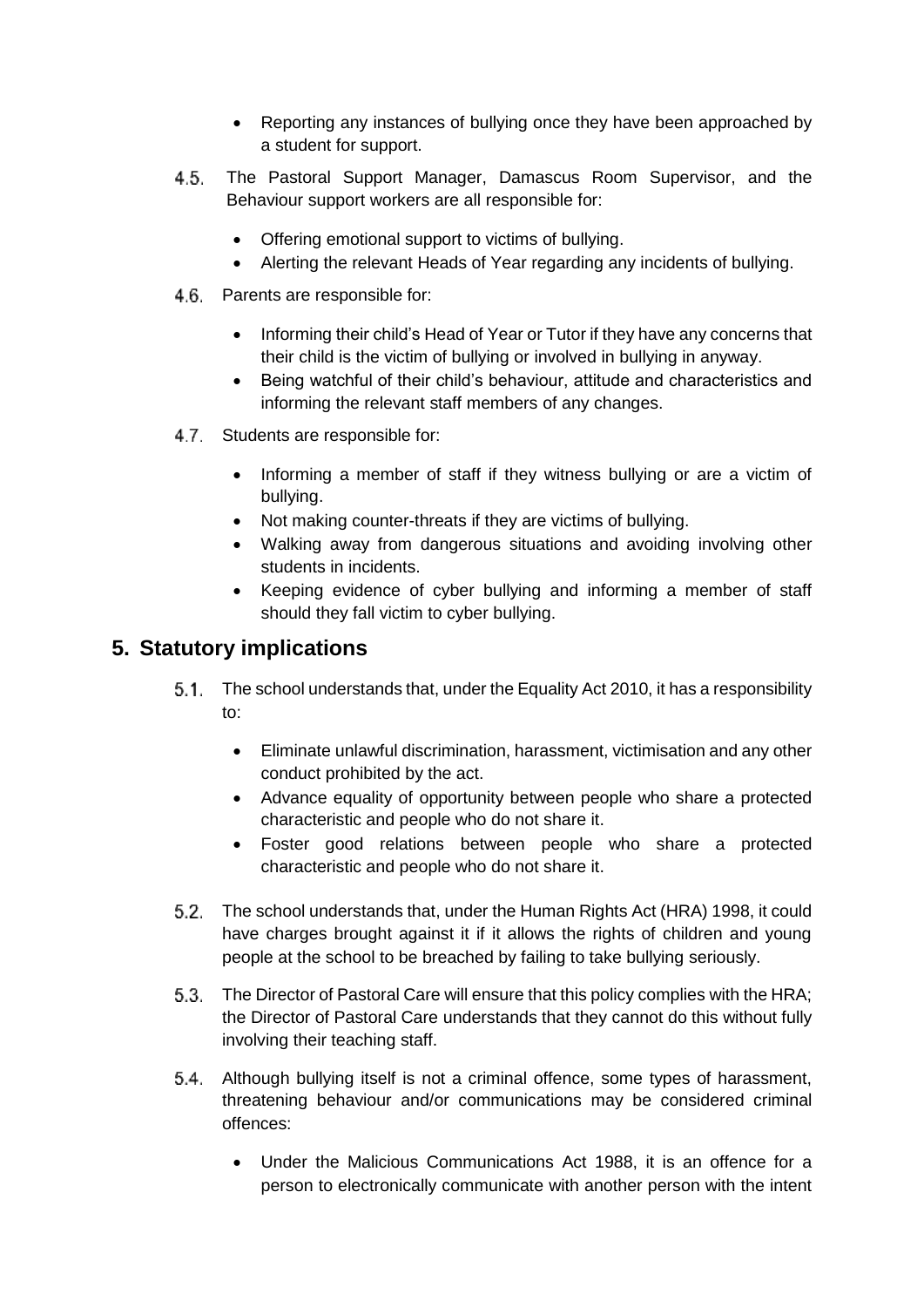to cause distress or anxiety, or in a way which conveys a message which is indecent or grossly offensive, a threat, or contains information which is false and known or believed to be false by the sender.

- The Protection from Harassment Act 1997 makes it an offence to knowingly pursue any course of conduct amounting to harassment.
- Section 127 of the Communications Act 2003 makes it an offence to send, by means of a public electronic communications network, a message, or other matter, that is grossly offensive or of an indecent, obscene or menacing character. It is unlawful to disseminate defamatory information through any media, including internet sites.
- Other forms of bullying which are illegal and should be reported to the police include: violence or assault, theft, repeated harassment or intimidation and hate crimes.

#### <span id="page-7-0"></span>**6. Prevention**

- 6.1. The school clearly communicates a whole-school commitment to addressing bullying in the form of a written statement which is regularly promoted across the whole school.
- 6.2. All reported or investigated instances of bullying will be investigated by a member of staff.
- Staff will encourage student cooperation and the development of interpersonal skills using group and pair work.
- 6.4. All types of bullying will be discussed as part of the curriculum.
- Diversity, difference and respect for others is promoted and celebrated through various lessons.
- Seating plans will be organised and altered in a way that prevents instances of bullying.
- Potential victims of bullying are placed in working groups with other students who do not abuse or take advantage of others.
- Opportunities to extend friendship groups and interactive skills are provided through participation in special events, for example, drama productions, sporting activities and cultural groups.
- All members of the school are made aware of this policy and their responsibilities in relation to it.
- All staff members receive training on identifying and dealing with the different types of bullying.
- 6.11. A safe place, supervised by a teacher, is available for students to go to during free time if they feel threatened or wish to be alone.
- The teacher supervising the area will speak to students to find out the cause of any problems and, ultimately, stop any form of bullying taking place.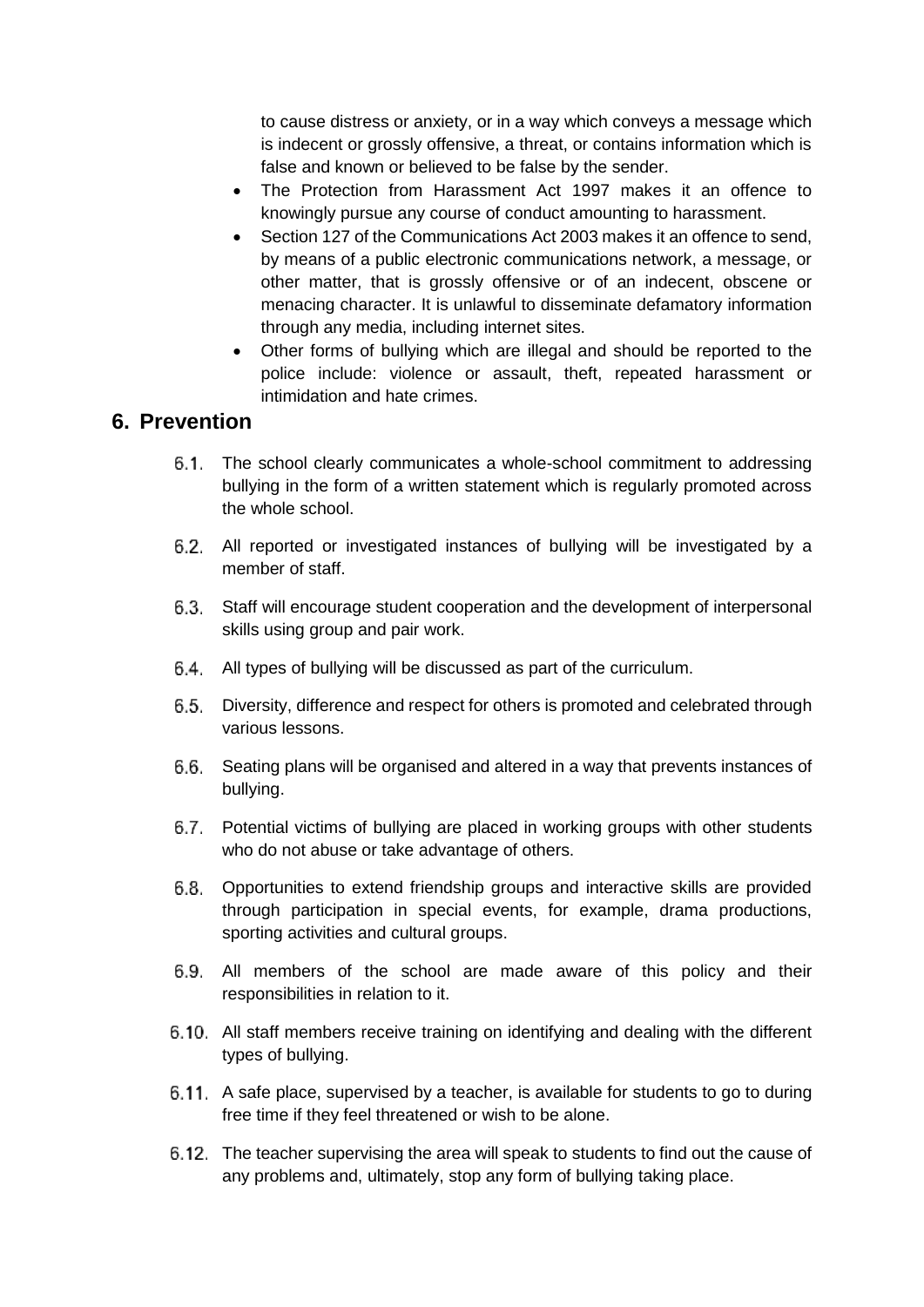- Tutors will offer an 'open door' policy allowing students to discuss any bullying, whether they are victims or have witnessed an incident.
- Before a vulnerable student joins the school, the student's Tutor and the DSL will develop a strategy to prevent bullying from happening – this will include giving the student a buddy to help integrate them into the school.
- The school will be alert to, and address, any mental health and wellbeing issues amongst students, as these can be a cause of bullying behaviour.
- The school will ensure potential perpetrators are given support as required, so their educational, emotional and social development isn't negatively influenced by outside factors, e.g. mental health issues.

## <span id="page-8-0"></span>**7. Signs of bullying**

- Staff will be alert to the following signs that may indicate a student is a victim of bullying:
	- Being frightened to travel to or from school
	- Asking to be driven to school
	- Unwillingness to attend school
	- Truancy
	- **•** Becoming anxious or lacking confidence
	- Saying that they feel ill in the morning
	- Decreased involvement in school work
	- Returning home with torn clothes or damaged possessions
	- Missing possessions
	- Missing dinner money
	- Asking for extra money or stealing
	- Cuts or bruises
	- Lack of appetite
	- Unwillingness to use the internet or mobile devices
	- Becoming agitated when receiving calls or text messages
	- Lack of eye contact
	- Becoming short tempered
	- Change in behaviour and attitude at home
- 7.2. Although the signs outlined above may not be due to bullying, they may be due to deeper social, emotional or mental health issues, so are still worth investigating.
- Students who display a significant number of these signs are approached by a member of staff, to determine the underlying issues, whether they are due to bullying or other issues.

In addition, staff will be aware of the potential factors that may indicate a person is likely to have bullying behaviours, including, but not limited to, the following: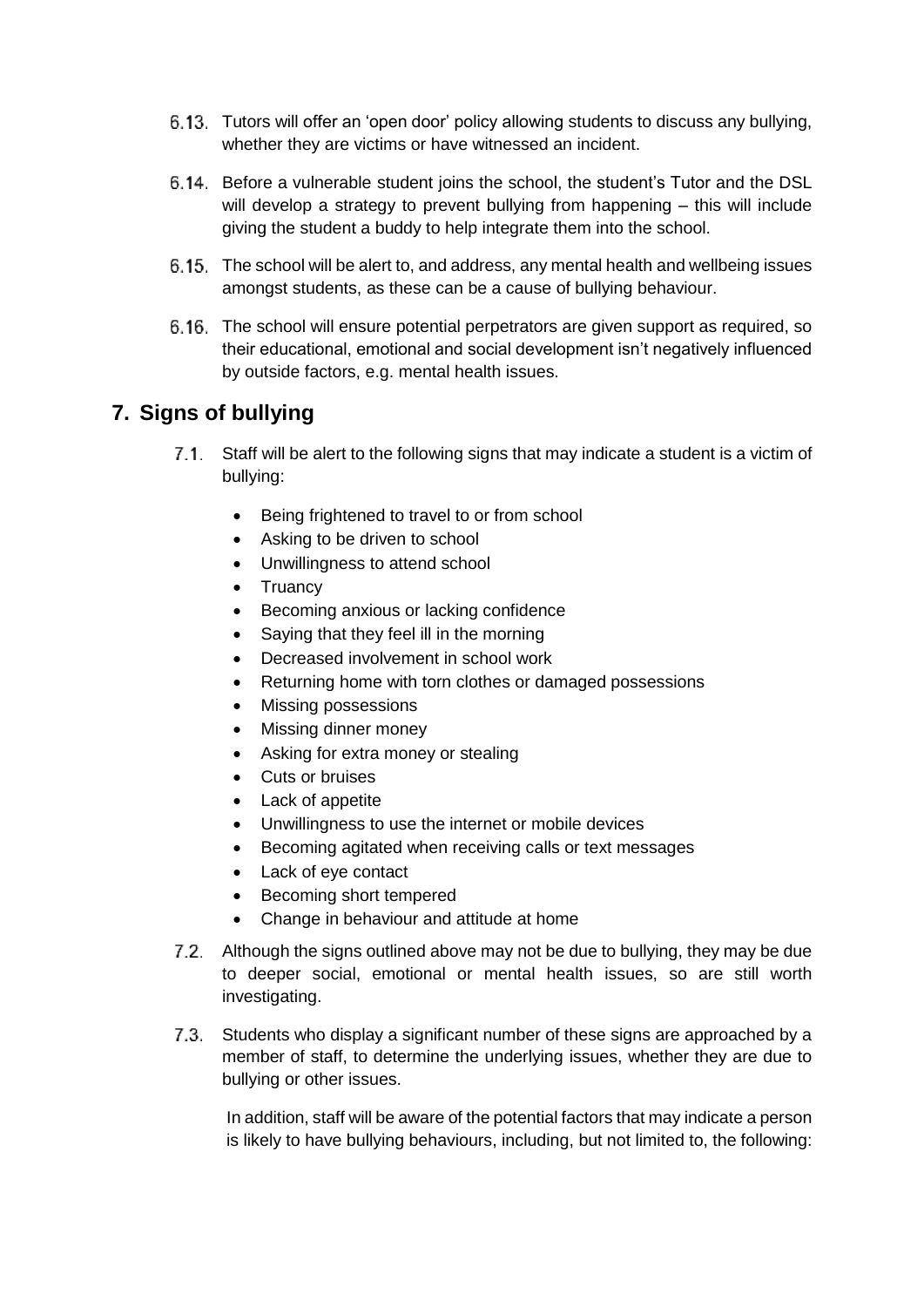- They have experienced mental health problems, which have led to the student becoming aggravated
- They have been the victim of domestic abuse
- Their academic performance has started to fall, which has meant they are stressed
- If staff become aware of any factors that could lead to bullying behaviours, they will notify the student's Tutor, who will investigate the matter and monitor the situation.

#### <span id="page-9-0"></span>**8. Staff principles**

- The school will ensure that prevention is a prominent aspect of its anti-bullying vision.
- Staff will treat reports of bullying seriously and they will not ignore signs of suspected bullying.
- Unpleasantness from one student towards another is always challenged and never ignored.
- Staff act immediately when they become aware of a bullying incident; this applies to all staff, not solely teaching staff.
- Staff always respect students' privacy, and information about specific instances of bullying are not discussed with others, unless it is in a setting that the victim has given consent to, or there is a safeguarding concern.
- If a member of staff believes a student is in danger, e.g. of being hurt, they will inform the DSL immediately.
- Follow-up support is given to both the victim and bully in the months following any incidents, to ensure all bullying has stopped.

#### <span id="page-9-1"></span>**9. Preventing peer-on-peer sexual abuse**

- The school has a zero-tolerance approach to all forms of peer-on-peer sexual abuse, including sexual harassment and sexual violence.
- Sexual harassment refers to unwanted conduct of a sexual nature that occurs online or offline.
- Sexual harassment violates a child's dignity and makes them feel intimidated, degraded or humiliated, and can create a hostile, sexualised or offensive environment. If left unchallenged, sexual harassment can create an atmosphere that normalises inappropriate behaviour and may lead to sexual violence.
- 9.4. Sexual violence refers to the three following offences:
	- **Rape**: A person (A) commits an offence of rape if he intentionally penetrates the vagina, anus or mouth of another person (B) with his penis,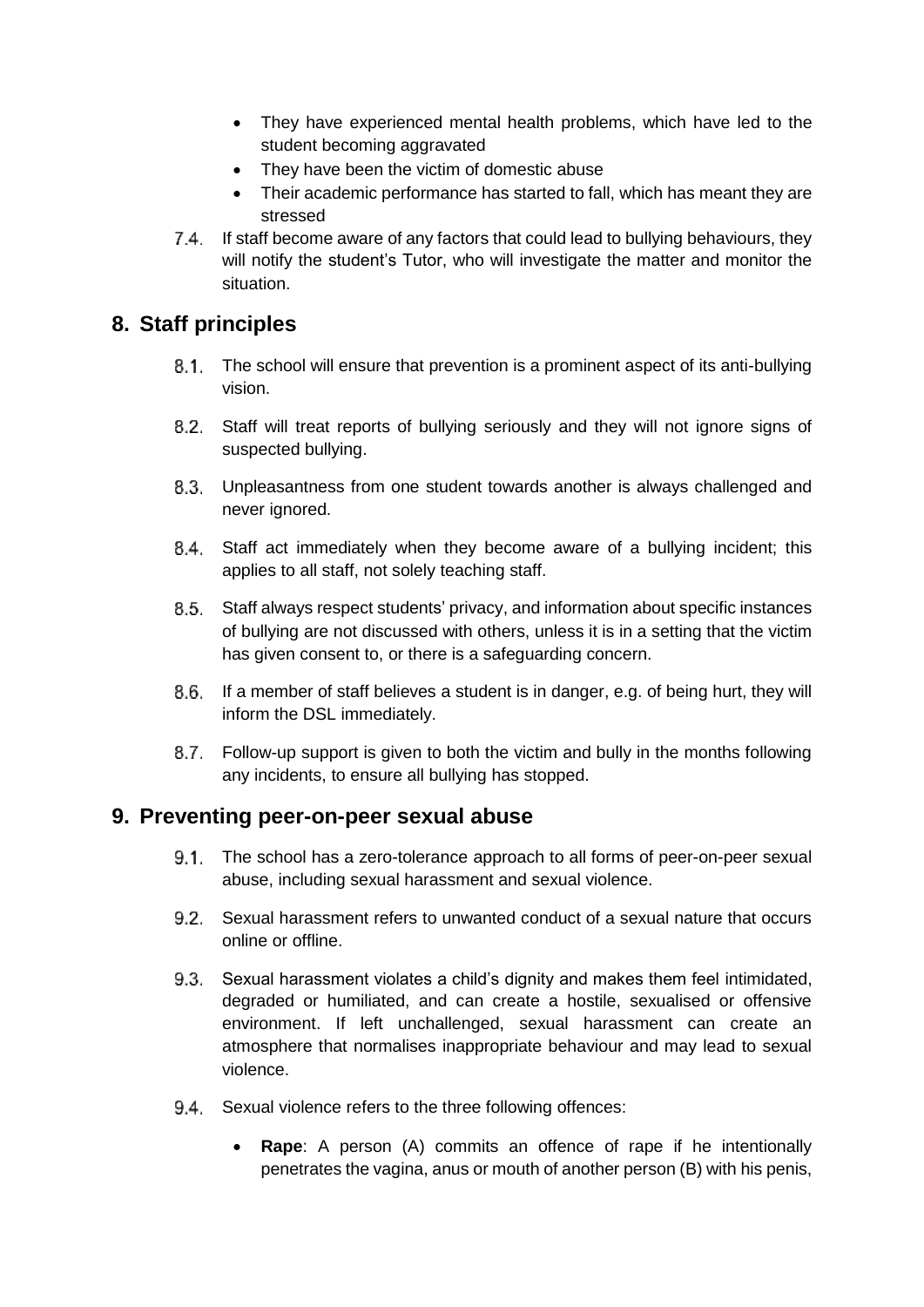B does not consent to the penetration and A does not reasonably believe that B consents.

- **Assault by Penetration**: A person (A) commits an offence if s/he intentionally penetrates the vagina or anus of another person (B) with a part of her/his body or anything else, the penetration is sexual, B does not consent to the penetration and A does not reasonably believe that B consents.
- **Sexual Assault**: A person (A) commits an offence of sexual assault if s/he intentionally touches another person (B), the touching is sexual, B does not consent to the touching and A does not reasonably believe that B consents.
- 9.5. The school's Child Protection and Safeguarding Policy outlines our stance on addressing peer-on-peer sexual abuse, and the procedures in place will be adhered to if any instances of sexual harassment or sexual violence be uncovered.
- To prevent peer-on-peer abuse and address the wider societal factors that can influence behaviour, the school will educate students about abuse, its forms and the importance of discussing any concerns and respecting others through the curriculum, assemblies and PSHE lessons.
- 9.7. The school has Anti-Bullying ambassadors who will have termly meetings to discuss strategies and initiatives to help students, feed in to discussions and help lead on assemblies and encourage student voice.
- 9.8. The school will also ensure that students are taught about safeguarding, including online safety, as part of a broad and balanced curriculum in PSHE lessons, RE and tutor group sessions. Such content will be age and stage of development specific, and tackle issues such as the following:
	- Healthy relationships
	- Respectful behaviour
	- Gender roles, stereotyping and equality
	- Body confidence and self-esteem
	- Prejudiced behaviour
	- That sexual violence and sexual harassment is always wrong
	- Addressing cultures of sexual harassment
- 9.9. All staff will be aware that students of any age and sex are capable of abusing their peers and will never tolerate abuse as "banter" or "part of growing up".
- All staff will be aware that peer-on-peer abuse can be manifested in many ways, including sexting and gender issues, such as girls being sexually touched or assaulted, and boys being subjected to hazing/initiation type of violence which aims to cause physical, emotional or psychological harm.
- 9.11. All staff will be made aware of the heightened vulnerability of students with SEND, who are three times more likely to be abused than their peers.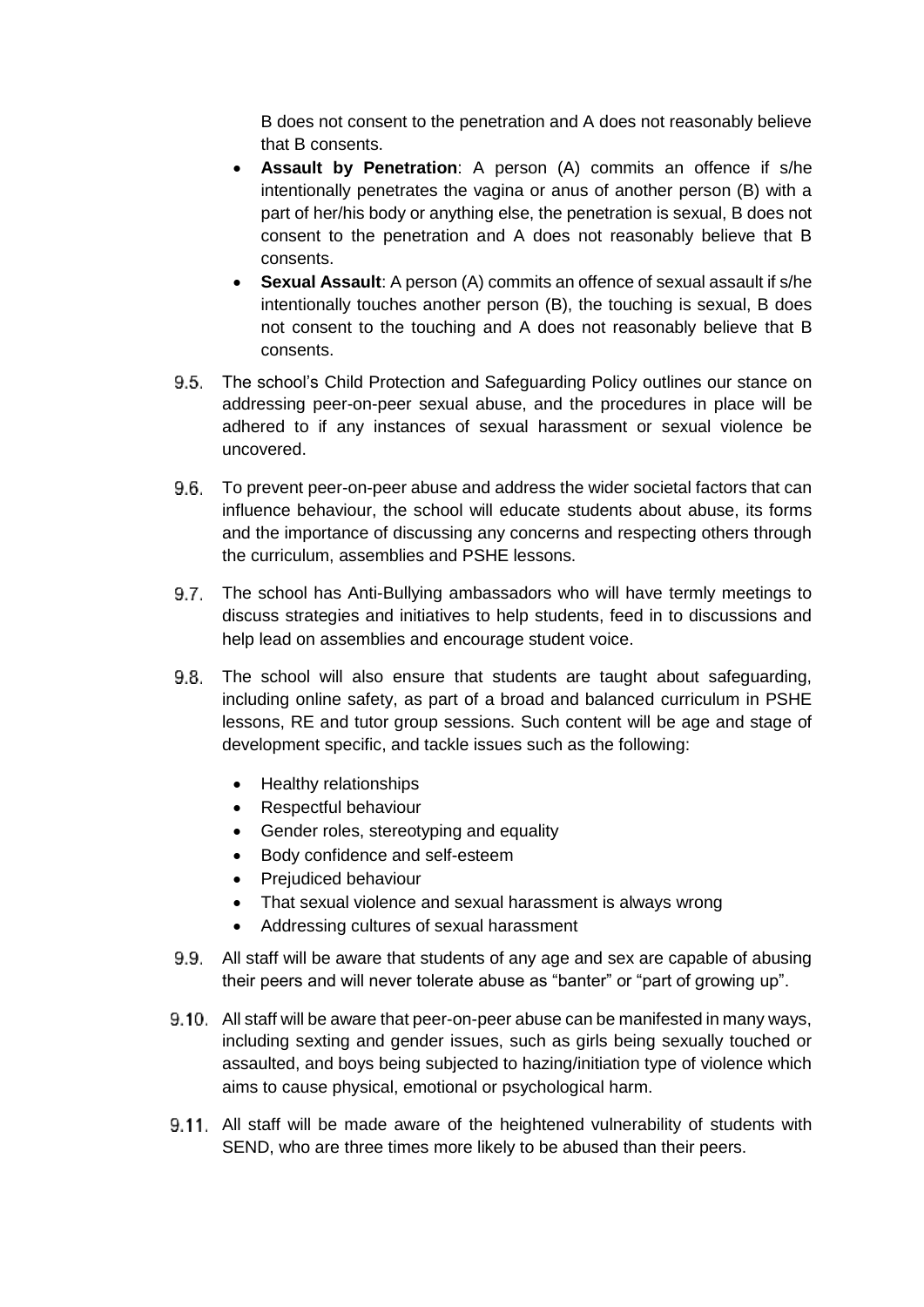- Staff will not assume that possible indicators of abuse relate to the student's SEND and will always explore indicators further.
- LGBT children can be targeted by their peers. In some cases, children who are perceived to be LGBT, whether they are or not, can be just as vulnerable to abuse as LGBT children.
- 9.14. The school's response to boy-on-boy and girl-on-girl sexual violence and sexual harassment will be equally as robust as it is for incidents between children of the opposite sex.
- Students will be made aware of how to raise concerns or make a report and how any reports will be handled – this includes the process for reporting concerns about friends or peers.
- 9.16. If a child has been harmed, is in immediate danger or is at risk of harm, a referral will be made to children's social care services (CSCS).

#### **Managing disclosures**

- 9.17. Victims will always be taken seriously, reassured, supported and kept safe.
- 9.18. Victims will never be made to feel like they are causing a problem or made to feel ashamed.
- 9.19. If a friend of a victim makes a report or a member of staff overhears a conversation, staff will act – they will never assume that someone else will deal with it. The basic principles remain the same as when a victim reports an incident, however, staff will consider why the victim has not chosen to make a report themselves and the discussion will be handled sensitively and with the help of CSCS where necessary. If staff are in any doubt, they will speak to the DSL.
- 9.20. The DSL will be informed of any allegations of abuse against students with SEND. They will record the incident in writing and, working with the SENCo, decide what course of action is necessary, with the best interests of the student in mind at all times.

#### **Confidentiality**

- 9.21. The school will only engage with staff and agencies required to support the victim and/or be involved in any investigation.
- 9.22. If a victim asks the school not to tell anyone about the disclosure, the school will not make this promise.
- Even without the victim's consent, the information may still be lawfully shared if it is in the public interest and protects children from harm.
- 9.24. The DSL will consider the following when making confidentiality decisions:
	- Parents will be informed unless it will place the victim at greater risk.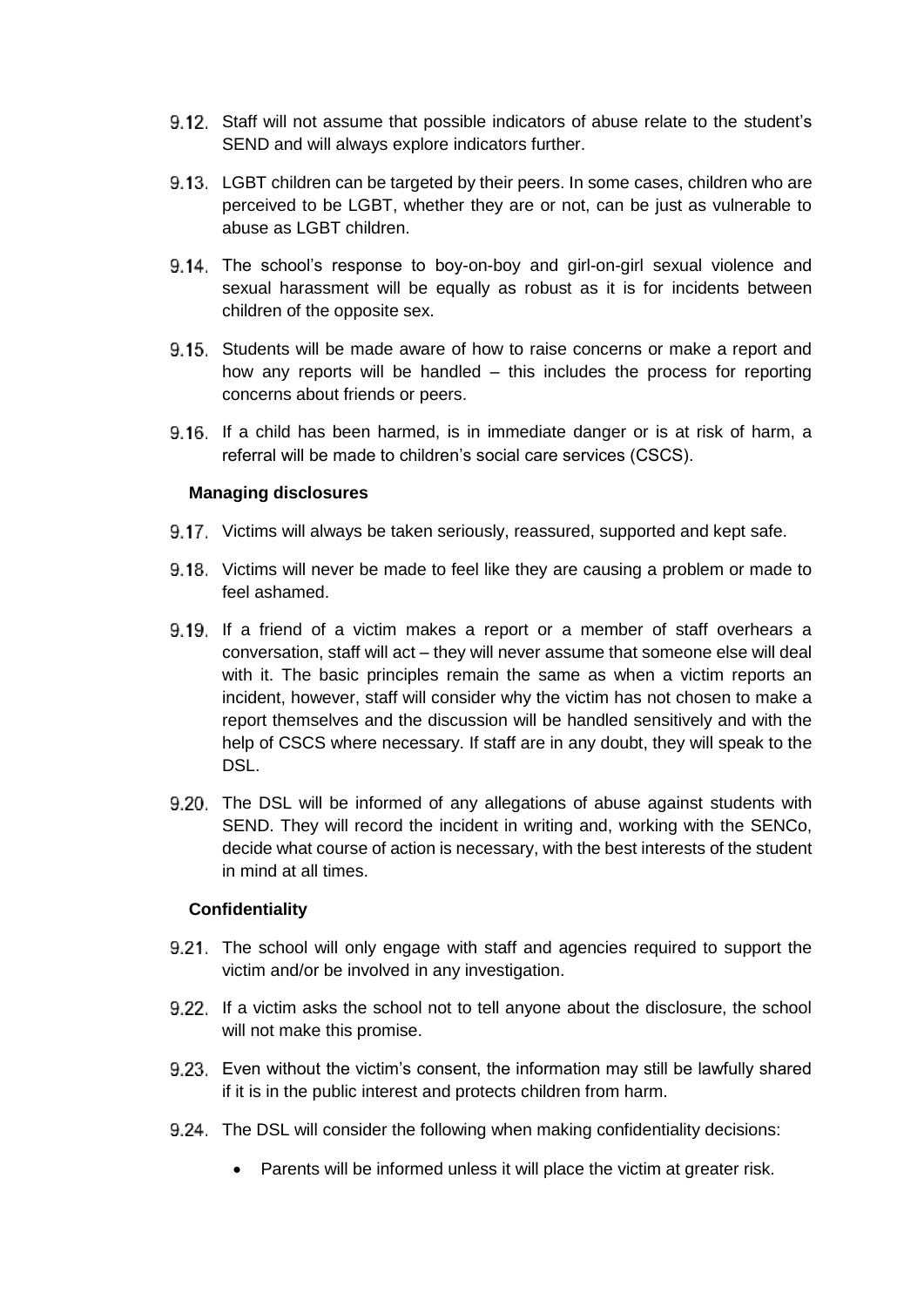- If a child is at risk of harm, is in immediate danger or has been harmed, a referral will be made to CSCS.
- Rape, assault by penetration and sexual assaults are crimes reports containing any such crimes will be passed to the police.
- 9.25. More information regarding the school's stance on preventing peer-on-peer sexual abuse is available in our Child Protection and Safeguarding Policy.

#### <span id="page-12-0"></span>**10. Cyber bullying**

- 10.1. The school has an [Online Safety and Social Media Policy](file://///SGCC-FIL01/StaffHome$/GormleyS/Downloads/Online-Safety-and-Social-Media-Policy-2020%20(2).pdf) in place, which outlines the school's zero-tolerance approach to cyber bullying.
- 10.2. The school views cyber bullying in the same light as any other form of bullying and will follow the sanctions set out in [section 12](#page-13-0) of this policy if they become aware of any incidents.
- 10.3. The school will support students who have been victims of cyber bullying by holding formal and informal discussions with the student about their feelings and whether the bullying has stopped, in accordance with [section 13](#page-13-1) and [section 14](#page-14-0) of this policy.
- In accordance with the Education Act 2011, the school has the right to examine and delete files from students' personal devices, e.g. mobiles phones, where there is good reason to do so. This power applies to all schools and there is no need to have parental consent to search through a young person's mobile phone.
- 10.5. If an electronic device is seized by a member of staff, and there is reasonable ground to suspect that it contains evidence in relation to an offence, the device must be given to the police as soon as it is reasonably practicable.
- 10.6. If a staff member finds material that they do not suspect contains evidence in relation to an offence, the Director of Pastoral Care or the Headteacher will decide whether it is appropriate to delete or retain the material as evidence of a breach of the relevant policies.
- 10.7. The school's Searching, Screening and Confiscation Policy will be followed at all times.

#### <span id="page-12-1"></span>**11. Procedures**

- 11.1. Minor incidents are reported to the victim's Tutor, who investigates the incident, sets appropriate sanctions as per the [Behaviour for Excellence Policy](file://///SGCC-FIL01/StaffHome$/GormleyS/Downloads/Behaviour-for-Excellence-June-2020%20(6).pdf) for the perpetrator and informs the Head of Year in writing of the incident and outcome.
- When investigating a bullying incident, the following procedures are adopted:
	- The victim, alleged bully and witnesses are all interviewed separately
	- Members of staff ensure that there is no possibility of contact between the students being interviewed, including electronic communication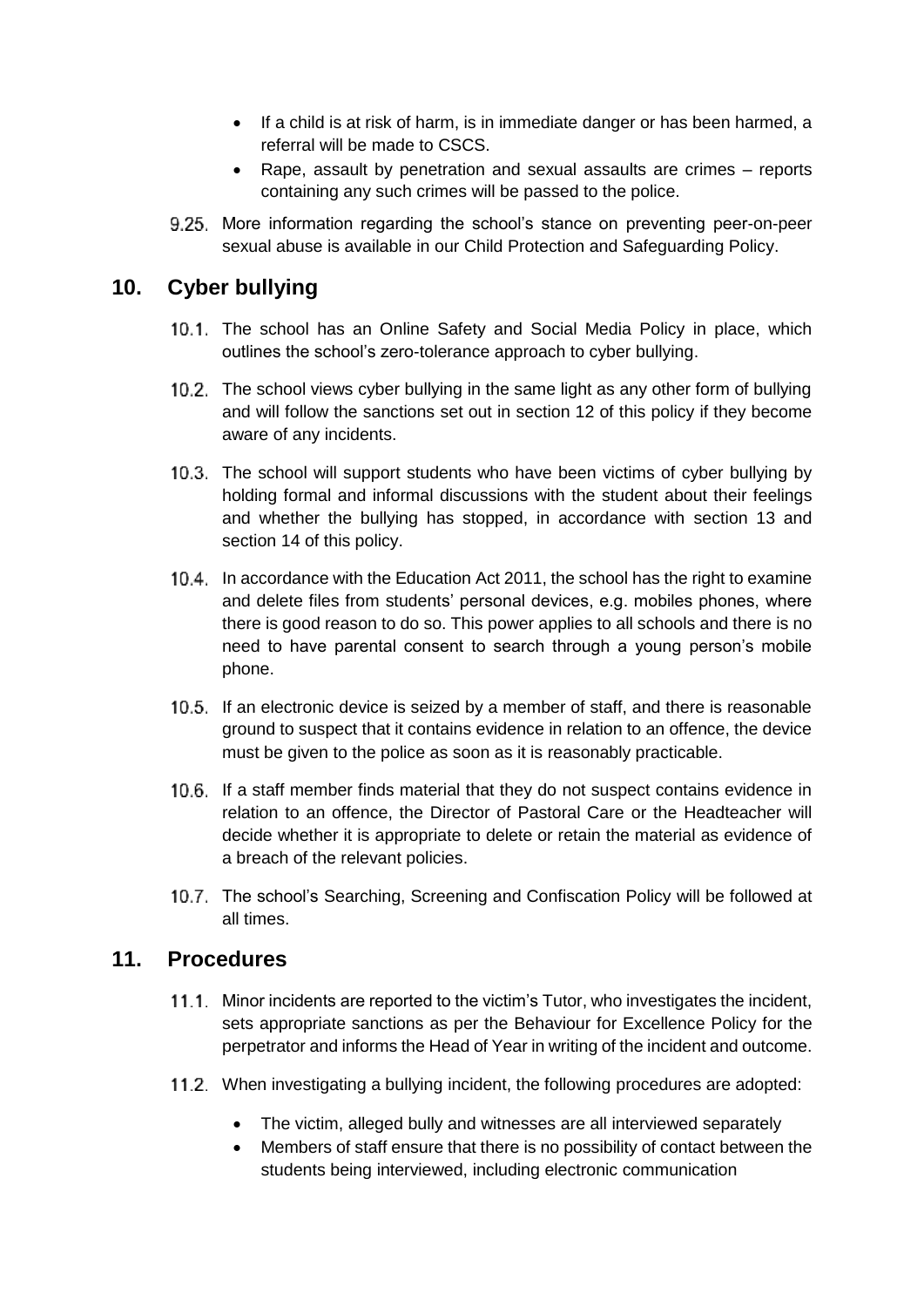- If a student is injured, members of staff take the student immediately to the school nurse for a medical opinion on the extent of their injuries
- A room is used that allows for privacy during interviews
- A witness is used for serious incidents
- If appropriate, the alleged bully, the victim and witnesses, are asked to write down details of the incident; this may need prompting with questions from the member of staff to obtain the full picture
- Premature assumptions are not made, as it is important not to be judgemental at this stage
- Members of staff listen carefully to all accounts, being non-confrontational and not attaching blame until the investigation is complete
- All concerned students are informed that they must not discuss the interview with other students.
- 11.3. Due to the potential for sexist, transphobic, sexual, etc, bullying to be characterised by inappropriate sexual behaviour, staff members involved in dealing with the incident are required to consider whether there is a need for safeguarding processes to be implemented.

#### <span id="page-13-0"></span>**12. Sanctions**

- 12.1. If the Director of Pastoral Care or Headteacher is satisfied that bullying did take place, the student will be helped to understand the consequences of their actions and warned that there must be no further incidents.
- 12.2. The Director of Pastoral Care or Headteacher informs the student of the type of sanction to be used in this instance (detentions, service-based activities, etc.) and future sanctions if the bullying continues as per the [Behaviour for](file://///SGCC-FIL01/StaffHome$/GormleyS/Downloads/Behaviour-for-Excellence-June-2020%20(6).pdf)  [Excellence Policy.](file://///SGCC-FIL01/StaffHome$/GormleyS/Downloads/Behaviour-for-Excellence-June-2020%20(6).pdf)
- 12.3. If possible, the Director of Pastoral Care or Headteacher will attempt reconciliation and will obtain a genuine apology from the bully. This will either be in writing to the victim (and/or witnesses if appropriate), or face-to-face, but only with the victim's full consent. Discretion is used here; victims will never feel pressured into a face-to-face meeting with the bully.
- 12.4. The perpetrator is made to realise, by speaking once per week with a member of the pastoral team, that some students do not appreciate the distress they are causing, and that they should change their behaviour.
- 12.5. Parents are informed of bullying incidents and what action is being taken.
- 12.6. The Head of Year informally monitors the students involved over the next halfterm.

#### <span id="page-13-1"></span>**13. Support**

13.1. If the student visits any member of the pastoral team, they will informally check whether the bullying has stopped.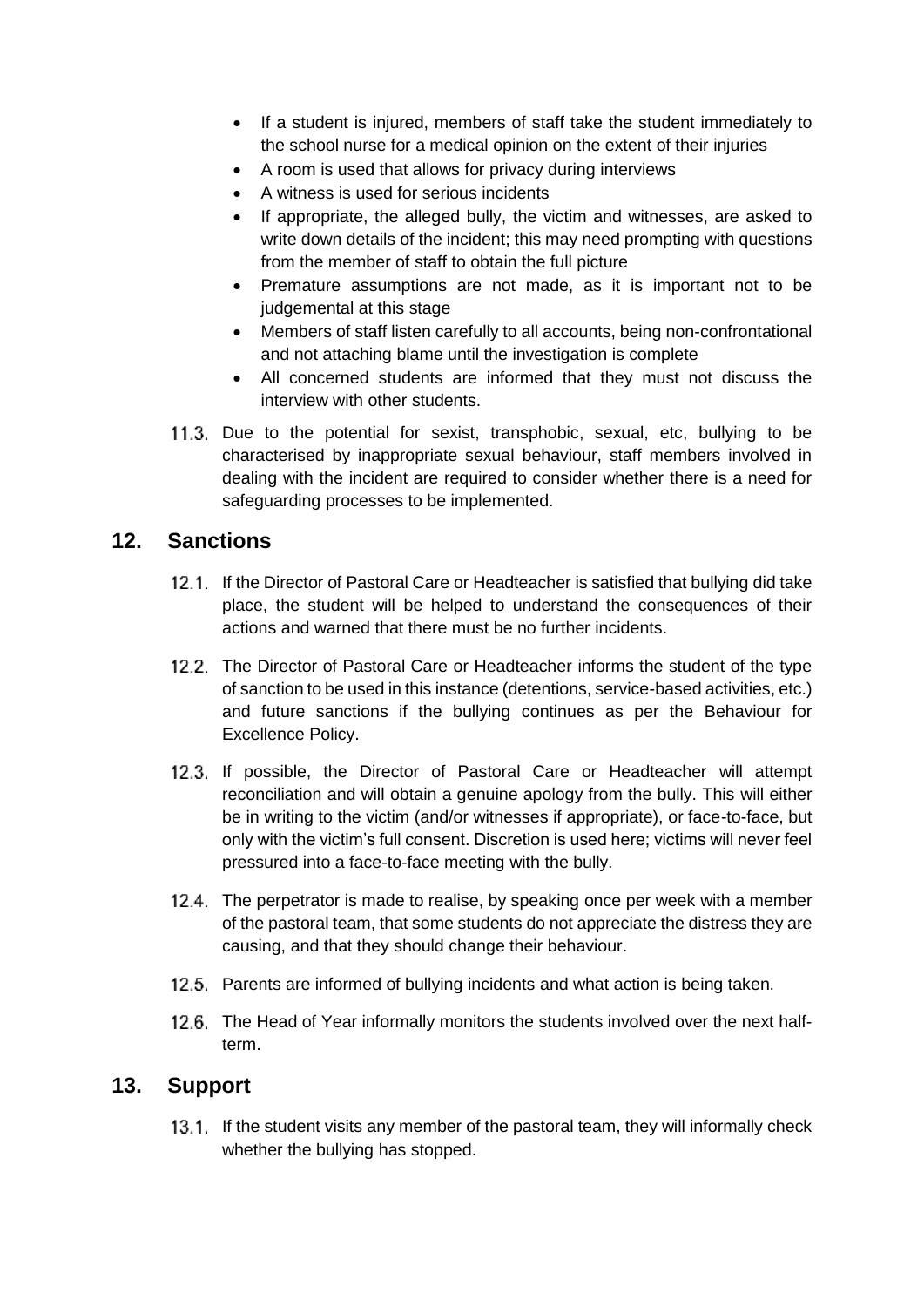- 13.2. For a month after the initial complaint of bullying, the Tutor holds an informal discussion, on a weekly basis, to check whether the bullying has stopped.
- 13.3. The Head of Year holds a formal meeting, on a monthly basis, to check whether the bullying has stopped – these formal meetings will continue to take place once a month until the Head of Year and victim are confident the bullying has stopped.
- 13.4. If necessary, group dynamics are broken up by members of staff by assigning places in classes or changes in tutor groups.
- 13.5. The victim is encouraged to tell a trusted adult in school if bullying is repeated.
- 13.6. The victim is encouraged to broaden their friendship groups by joining lunchtime or after-school club or activity.
- 13.7. The school, particularly the DSL, will work with the victim to build resilience, e.g. by offering emotional therapy.
- 13.8. The school realises that bullying may be an indication of underlying mental health issues. Perpetrators will be required to attend a mandatory counselling session, to assist with any underlying mental health or emotional wellbeing issues.
- 13.9. The school will work with the perpetrator regarding any underlying mental health or emotional wellbeing problems.

#### <span id="page-14-0"></span>**14. Follow-up support**

- 14.1. The progress of both the bully and the victim are monitored by their Tutor.
- 14.2. One-on-one sessions to discuss how the victim and bully are progressing may be appropriate.
- 14.3. If appropriate, follow-up correspondence is arranged with parents one month after the incident.
- 14.4. Students who have been bullied are supported in the following ways:
	- Being listened to
	- Having an immediate opportunity to meet with their Head of Year or a member of staff of their choice
	- Being reassured
	- Being offered continued support
	- Being offered counselling, where appropriate
- 14.5. Students who have bullied others are supported in the following ways:
	- Receiving a consequence for their actions
	- Being able to discuss what happened
	- Being helped to reflect on why they became involved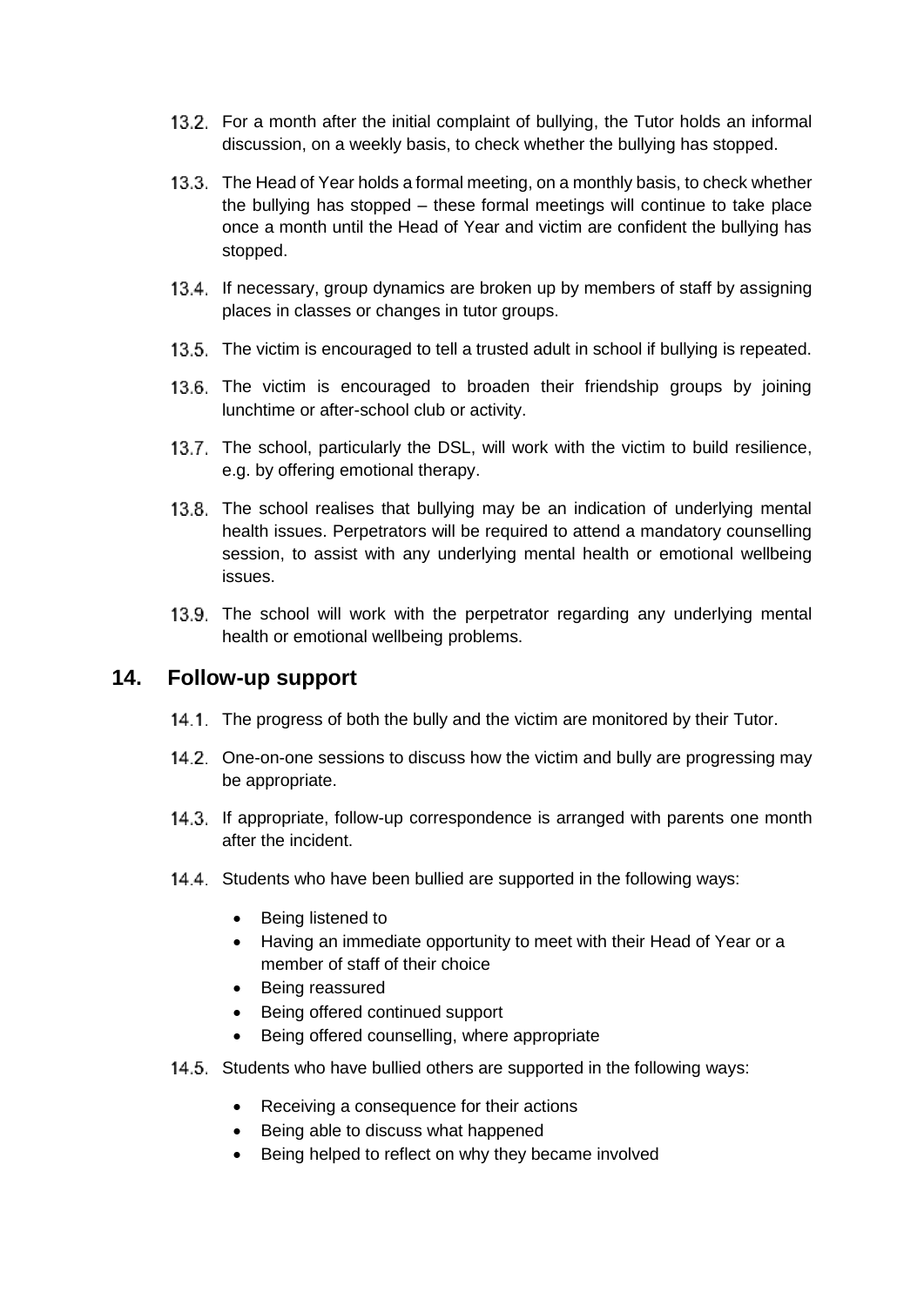- Being helped to understand what they did wrong and why they need to change their behaviour
- Appropriate assistance from parents
- 14.6. Students who have been bullied will be assessed on a case-by-case basis and the DSL will, if necessary, refer the victim of bullying to CAMHS.
- 14.7. In cases where the effects of bullying are so severe that the student cannot successfully reintegrate back into the school, the Headteacher and DSL will look to transfer the student to another mainstream school.
- 14.8. Where a child has developed such complex needs that alternative provision is required, the student who has been the victim of bullying, their parents, the Headteacher and DSL will meet to discuss the use of alternative provision.

#### <span id="page-15-0"></span>**15. Monitoring and review**

- 15.1. This policy is reviewed every two years by the Director of Pastoral Care and the DSL.
- 15.2. The scheduled review date for this policy is December 2022.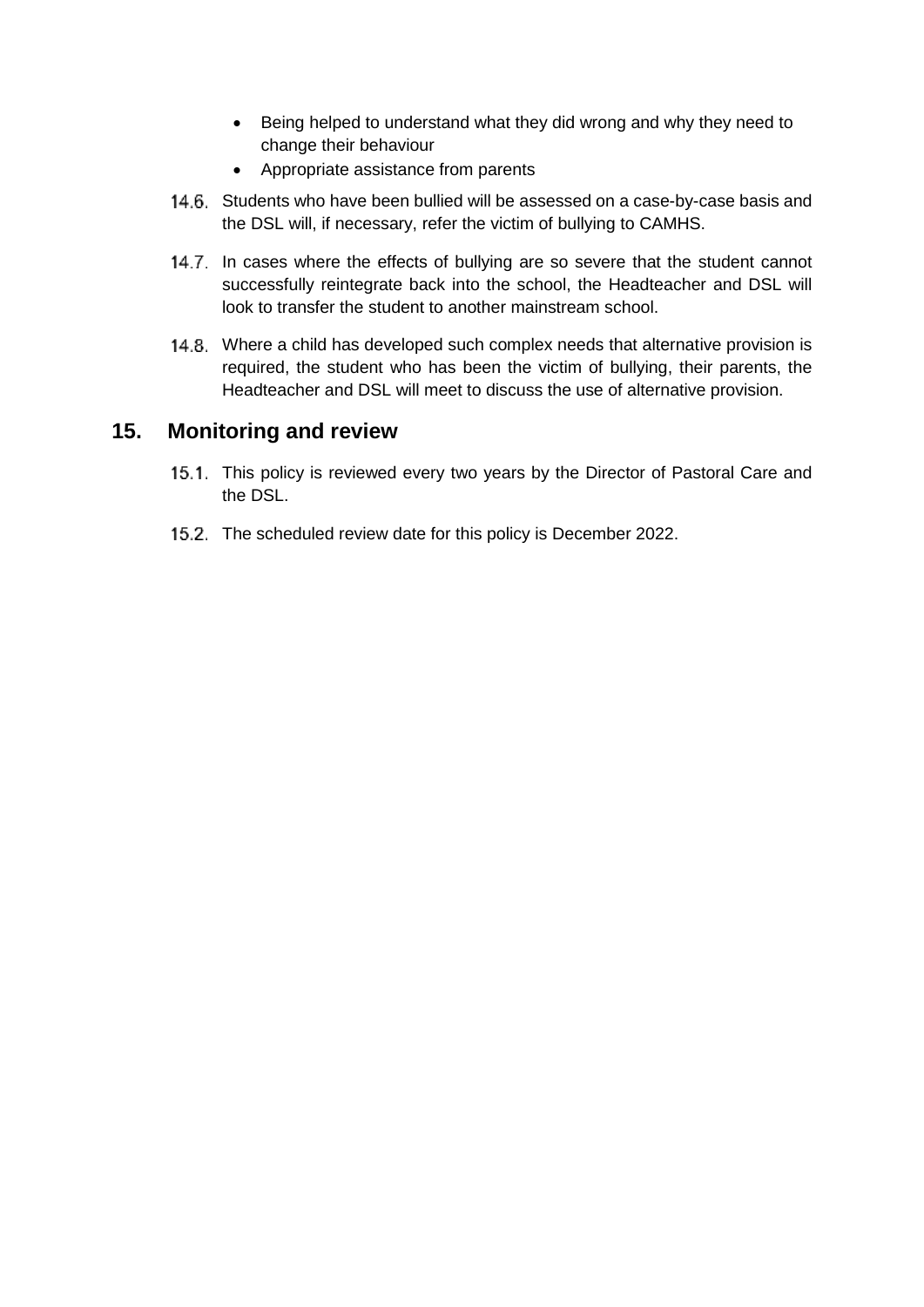## <span id="page-16-0"></span>**Bullying Report Form**

Bullying is generally characterised by:

- **Repetition**: Incidents are not one-offs; they are frequent and happen over a period of time.
- **Intent**: The perpetrator(s) means to cause verbal, physical or emotional harm; it is not accidental.
- **Targeting**: Bullying is generally targeted at a specific individual or group.
- **Power imbalance**: Whether real or perceived, bullying is generally based on unequal power relations.

This form will be sent to the Head of Year upon completion.

| <b>Personal details</b>               |  |  |
|---------------------------------------|--|--|
| Name of person reporting<br>incident: |  |  |
| Name of student(s) being<br>bullied:  |  |  |
| Gender:                               |  |  |
| Year group:                           |  |  |
| Form group:                           |  |  |

| <b>Incident details</b>            |  |
|------------------------------------|--|
| <b>What happened?</b>              |  |
|                                    |  |
|                                    |  |
|                                    |  |
|                                    |  |
| Where did the incident take place? |  |
|                                    |  |
|                                    |  |
|                                    |  |
| When did the incident occur?       |  |